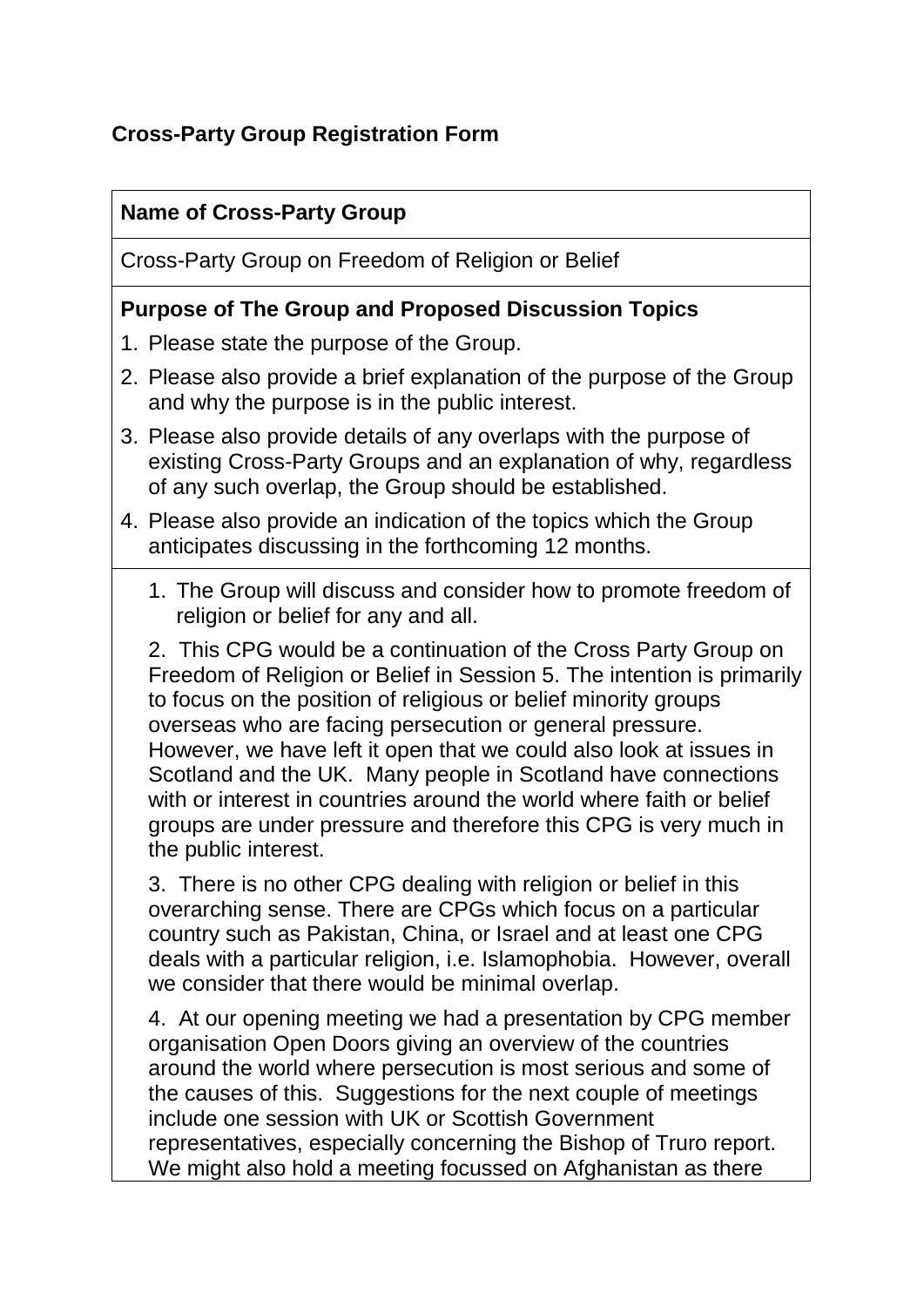has been so much change there recently and there are concerns about minority groups.

### **MSP Members of the Group**

Please provide names and party designation of all MSP members of the Group.

John Mason MSP (SNP)

Murdo Fraser MSP (Conservative)

Jeremy Balfour MSP (Conservative)

Stephen Kerr MSP (Conservative)

Katy Clark MSP (Labour)

### **Non-MSP Members of the Group**

For organisational members please provide only the name of the organisation, it is not necessary to provide the name(s) of individuals who may represent the organisation at meetings of the Group.

| <b>Individuals</b> | Anne Dunn                                                        |
|--------------------|------------------------------------------------------------------|
|                    | <b>Steve Begarnie</b>                                            |
|                    | Hassan Rabbani                                                   |
| Organisations      | Open Doors                                                       |
|                    | Interfaith Scotland                                              |
|                    | <b>Catholic Parliamentary Office</b>                             |
|                    | <b>Baptist Union of Scotland</b>                                 |
|                    | <b>Steadfast Global</b>                                          |
|                    | Aberdeen Interfaith                                              |
|                    | <b>Interfaith Glasgow</b>                                        |
|                    | <b>Release International</b>                                     |
|                    | Universal Peace Federation and Dundee Faith and<br><b>Belief</b> |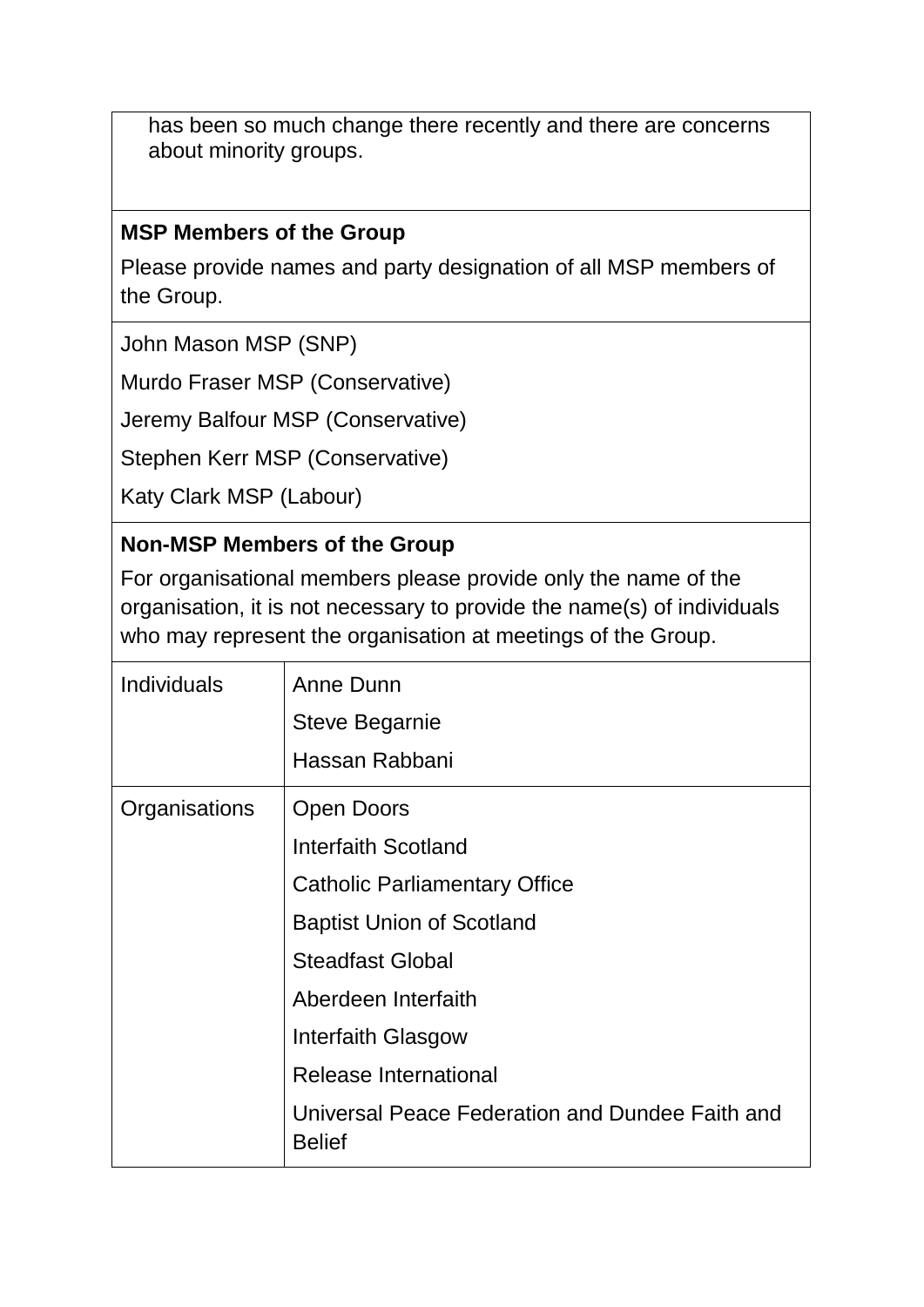| Aid to the Church in Need                       |
|-------------------------------------------------|
| The Church of Jesus Christ of Latter Day Saints |
| <b>Scottish Ahlul Bayt Society</b>              |
| <b>Humanist Society Scotland</b>                |
| Evangelical Alliance                            |
| Religions of Peace UK Women of Faith Network    |
| The Christian Institute                         |
| International Christian Chamber of Commerce     |
|                                                 |

# **Group Office Bearers**

Please provide names for all office bearers. The minimum requirement is that two of the office bearers are MSPs and one of these is Convener – beyond this it is a matter for the Group to decide upon the office bearers it wishes to have. It is permissible to have more than one individual elected to each office, for example, coconveners or multiple deputy conveners.

| Convener           | John Mason MSP             |
|--------------------|----------------------------|
| Deputy<br>Convener | Murdo Fraser MSP           |
| Secretary          | <b>Interfaith Scotland</b> |
| Treasurer          | N/A                        |

# **Financial Benefits or Other Benefits**

Please provide details of any financial or material benefit(s) the Group anticipates receiving from a single source in a calendar year which has a value, either singly or cumulatively, of more than £500. This includes donations, gifts, hospitality or visits and material assistance such as secretariat support.

N/A

# **Subscription Charged by the Group**